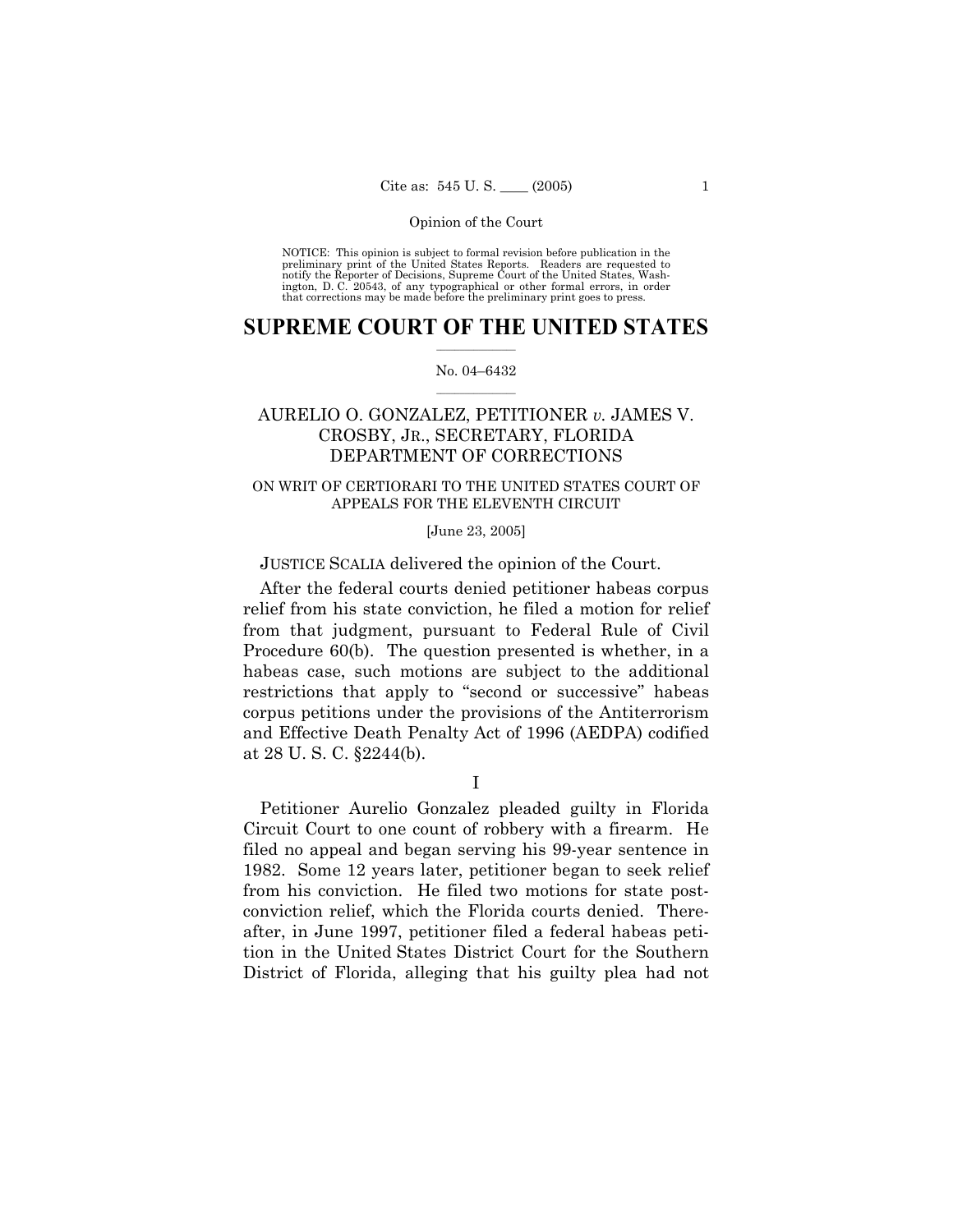been entered knowingly and voluntarily.

 Upon the Stateís motion, the District Court dismissed petitioner's habeas petition as barred by AEDPA's statute of limitations, 28 U. S. C. ß2244(d). Under Eleventh Circuit precedent, petitioner's filing deadline, absent tolling, was April 23, 1997, one year after AEDPA's statute of limitations took effect. *Wilcox* v. *Florida Dept. of Corrections,* 158 F. 3d 1209, 1211 (CA11 1998) *(per curiam)*. Adopting a Magistrate Judge's recommendation, the District Court concluded that the limitations period was not tolled during the 163-day period while petitioner's second motion for state postconviction relief was pending. Section  $2244(d)(2)$  tolls the statute of limitations during the pendency of "properly filed" applications only, and the District Court thought petitioner's motion was not "properly filed" because it was both untimely and successive. Without tolling, petitionerís federal habeas petition was two months late, so the District Court dismissed it as time barred. A judge of the Eleventh Circuit denied a certificate of appealability (COA) on April 6, 2000, and petitioner did not file for rehearing or review of that decision.

 On November 7, 2000, we held in *Artuz* v. *Bennett,* 531 U. S. 4, that an application for state postconviction relief can be "properly filed" even if the state courts dismiss it as procedurally barred. See *id.*, at 8–9. Almost nine months later, petitioner filed in the District Court a *pro se* "Motion" to Amend or Alter Judgment," contending that the District Court's time-bar ruling was incorrect under *Artuz*'s construction of ß2244(d), and invoking Federal Rule of Civil Procedure 60(b)(6), which permits a court to relieve a party from the effect of a final judgment.<sup>1</sup> The District

<sup>&</sup>lt;sup>1</sup>Although the title "Motion to Alter or Amend Judgment" suggests that petitioner was relying on Federal Rule of Civil Procedure 59(e), the substance of the motion made clear that petitioner sought relief under Rule 60(b)(6).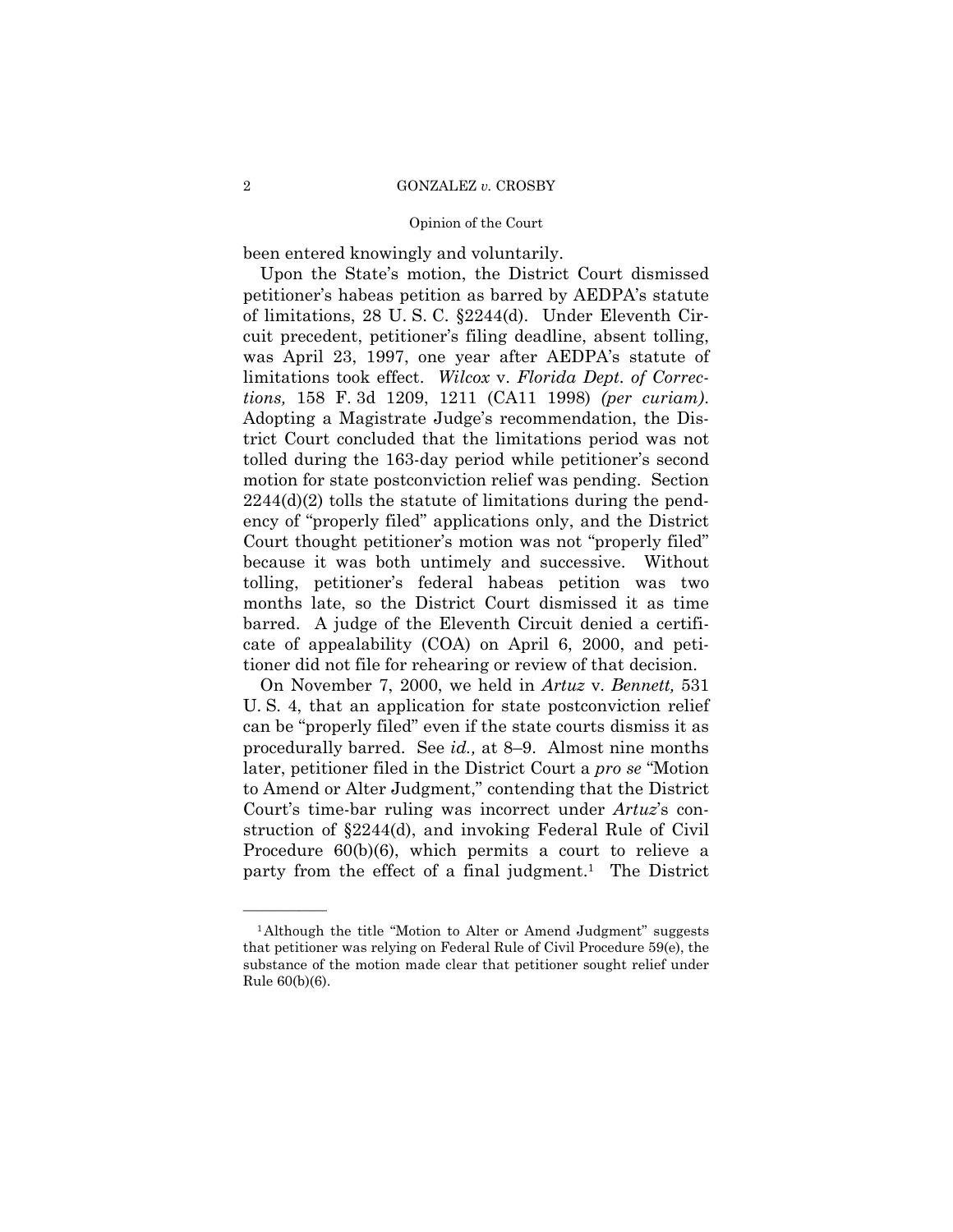Court denied the motion, and petitioner appealed.

 A judge of the Court of Appeals for the Eleventh Circuit granted petitioner a COA, but a panel quashed the certificate as improvidently granted. 317 F. 3d 1308, 1310, 1314 (2003). The full court vacated that order and reheard the case en banc. It granted petitioner a COA but held, by a vote of 7 to 4, that the District Court was correct to deny his Rule 60(b) motion. The en banc majority determined that petitioner's motion—indeed, any postjudgment motion under Rule 60(b) save one alleging fraud on the court under Rule  $60(b)(3)$ —was in substance a second or successive habeas corpus petition.  $366$  F. 3d  $1253$ ,  $1278$ ,  $1281$ – 1282 (2004). A state prisoner may not file such a petition without precertification by the court of appeals that the petition meets certain stringent criteria. ß2244(b). Because petitionerís motion did not satisfy these requirements, the Eleventh Circuit affirmed its denial. *Id.*, at 1282.

We granted certiorari.  $543 \text{ U.S.}$   $\_$  (2005).

## II

 Rule 60(b) allows a party to seek relief from a final judgment, and request reopening of his case, under a limited set of circumstances including fraud, mistake, and newly discovered evidence.<sup>2</sup> Rule  $60(b)(6)$ , the particular

<sup>2</sup>Rule 60(b) provides in relevant part:

ìOn motion and upon such terms as are just, the court may relieve a party . . . from a final judgment, order, or proceeding for the following reasons: (1) mistake, inadvertence, surprise, or excusable neglect; (2) newly discovered evidence which by due diligence could not have been discovered in time to move for a new trial under Rule 59(b); (3) fraud ..., misrepresentation, or misconduct of an adverse party; (4) the judgment is void; (5) the judgment has been satisfied, released, or discharged, or a prior judgment upon which it is based has been reversed or otherwise vacated, or it is no longer equitable that the judgment should have prospective application; or (6) any other reason justifying relief from the operation of the judgment. The motion shall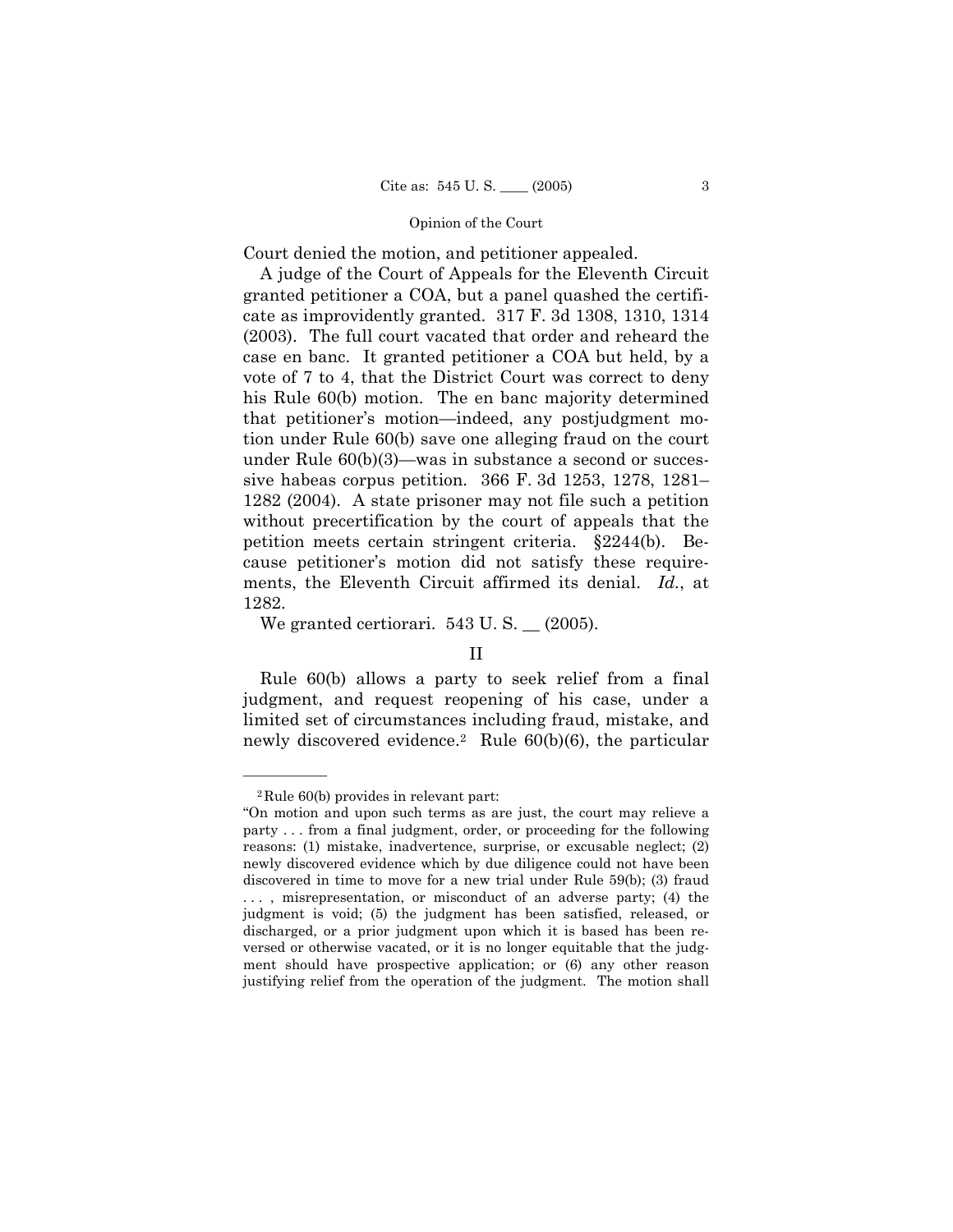#### Opinion of the Court

provision under which petitioner brought his motion, permits reopening when the movant shows "any  $\dots$  reason justifying relief from the operation of the judgment" other than the more specific circumstances set out in Rules 60(b)(1)–(5). See *Liljeberg* v. *Health Services Acquisition Corp.,* 486 U. S. 847, 863, n. 11 (1988); *Klapprott* v. *United States,* 335 U. S. 601, 613 (1949) (opinion of Black, J.). The mere recitation of these provisions shows why we give little weight to respondentís appeal to the virtues of finality. That policy consideration, standing alone, is unpersuasive in the interpretation of a provision whose whole purpose is to make an exception to finality. The issue here is whether the text of Rule 60(b) itself, or of some other provision of law, limits its application in a manner relevant to the case before us.

 AEDPA did not expressly circumscribe the operation of Rule 60(b). (By contrast, AEDPA directly amended other provisions of the Federal Rules. See, *e.g.,* AEDPA, ß103, 110 Stat. 1218 (amending Fed. Rule App. Proc. 22).) The new habeas restrictions introduced by AEDPA are made indirectly relevant, however, by the fact that Rule 60(b), like the rest of the Rules of Civil Procedure, applies in habeas corpus proceedings under 28 U.S.C.  $\S 2254^3$  only "to the extent that [it is] not inconsistent with" applicable federal statutory provisions and rules. 28 U. S. C. ß2254 Rule 11; see Fed. Rule Civ. Proc. 81(a)(2). The relevant

be made within a reasonable time, and for reasons (1), (2), and (3) not more than one year after the judgment, order, or proceeding was entered or taken."<br><sup>3</sup> In this case we consider only the extent to which Rule 60(b) applies

to habeas proceedings under 28 U. S. C. ß2254, which governs federal habeas relief for prisoners convicted in state court. Federal prisoners generally seek postconviction relief under ß2255, which contains its own provision governing second or successive applications. Although that portion of  $\S2255$  is similar to, and refers to, the statutory subsection applicable to second or successive ß2254 petitions, it is not identical. Accordingly, we limit our consideration to  $§2254$  cases.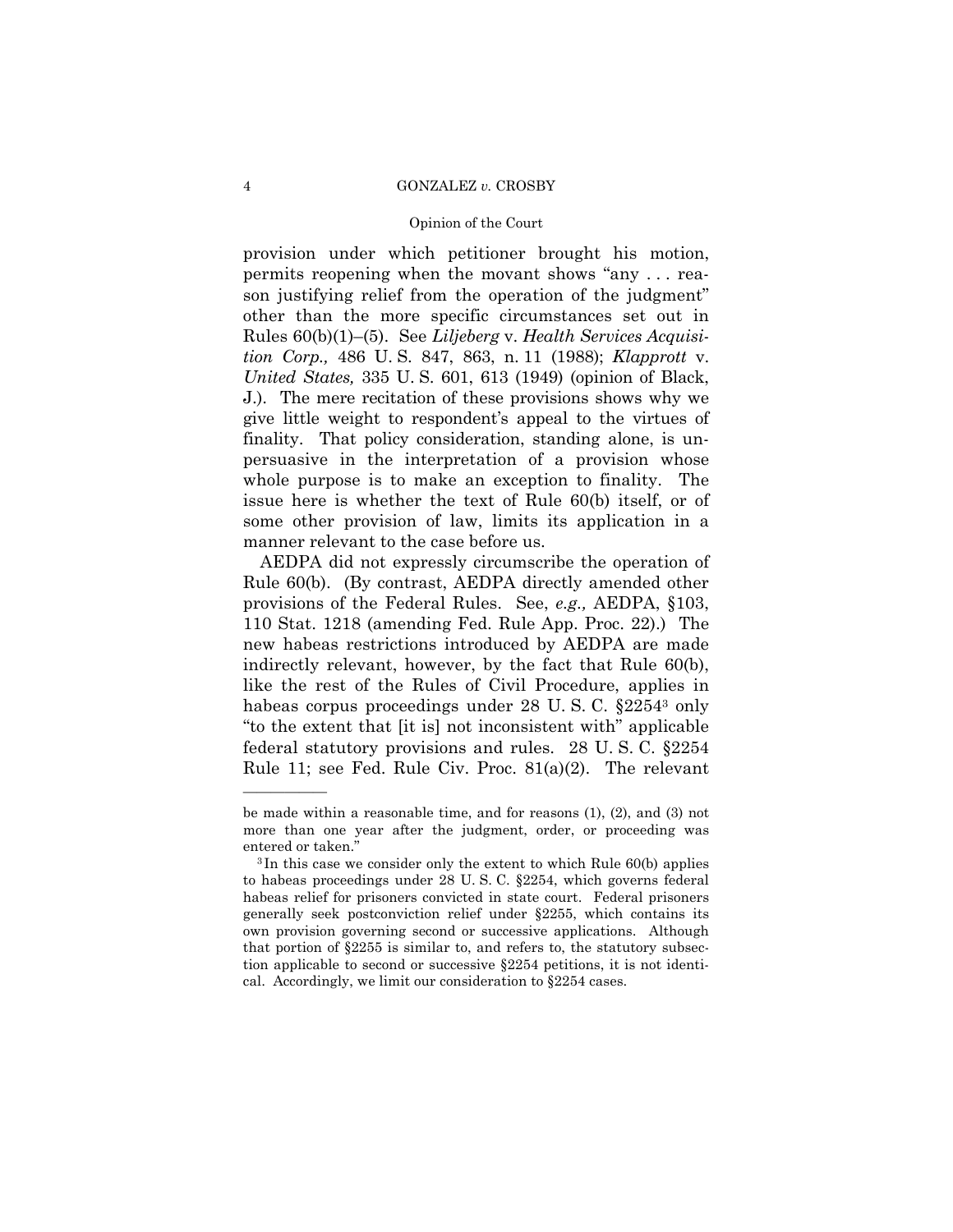provisions of the AEDPA-amended habeas statutes, 28 U. S. C.  $\S$  $2244(b)(1)–(3)$ , impose three requirements on second or successive habeas petitions: First, any claim that has already been adjudicated in a previous petition must be dismissed. ß2244(b)(1). Second, any claim that has *not* already been adjudicated must be dismissed unless it relies on either a new and retroactive rule of constitutional law or new facts showing a high probability of actual innocence. ß2244(b)(2). Third, before the district court may accept a successive petition for filing, the court of appeals must determine that it presents a claim not previously raised that is sufficient to meet  $\S 2244(b)(2)$ 's new-rule or actual-innocence provisions. ß2244(b)(3). We proceed to consider whether these provisions limit the application of Rule 60(b) to the present case.

A

"As a textual matter,  $\S2244(b)$  applies only where the court acts pursuant to a prisoner's 'application'" for a writ of habeas corpus. *Calderon* v. *Thompson,* 523 U. S. 538, 554 (1998). We therefore must decide whether a Rule 60(b) motion filed by a habeas petitioner is a "habeas corpus" applicationî as the statute uses that term.

Under  $\{2244(b)$ , the first step of analysis is to determine whether a "claim presented in a second or successive habeas corpus application" was also "presented in a prior application.î If so, the claim must be dismissed; if not, the analysis proceeds to whether the claim satisfies one of two narrow exceptions. In either event, it is clear that for purposes of  $\S2244(b)$  an "application" for habeas relief is a filing that contains one or more "claims." That definition is consistent with the use of the term "application" in the other habeas statutes in chapter 153 of title 28. See, *e.g., Woodford* v. *Garceau,* 538 U. S. 202, 207 (2003) (for purposes of ß2254(d), an application for habeas corpus relief is a filing that seeks "an adjudication on the *merits* of the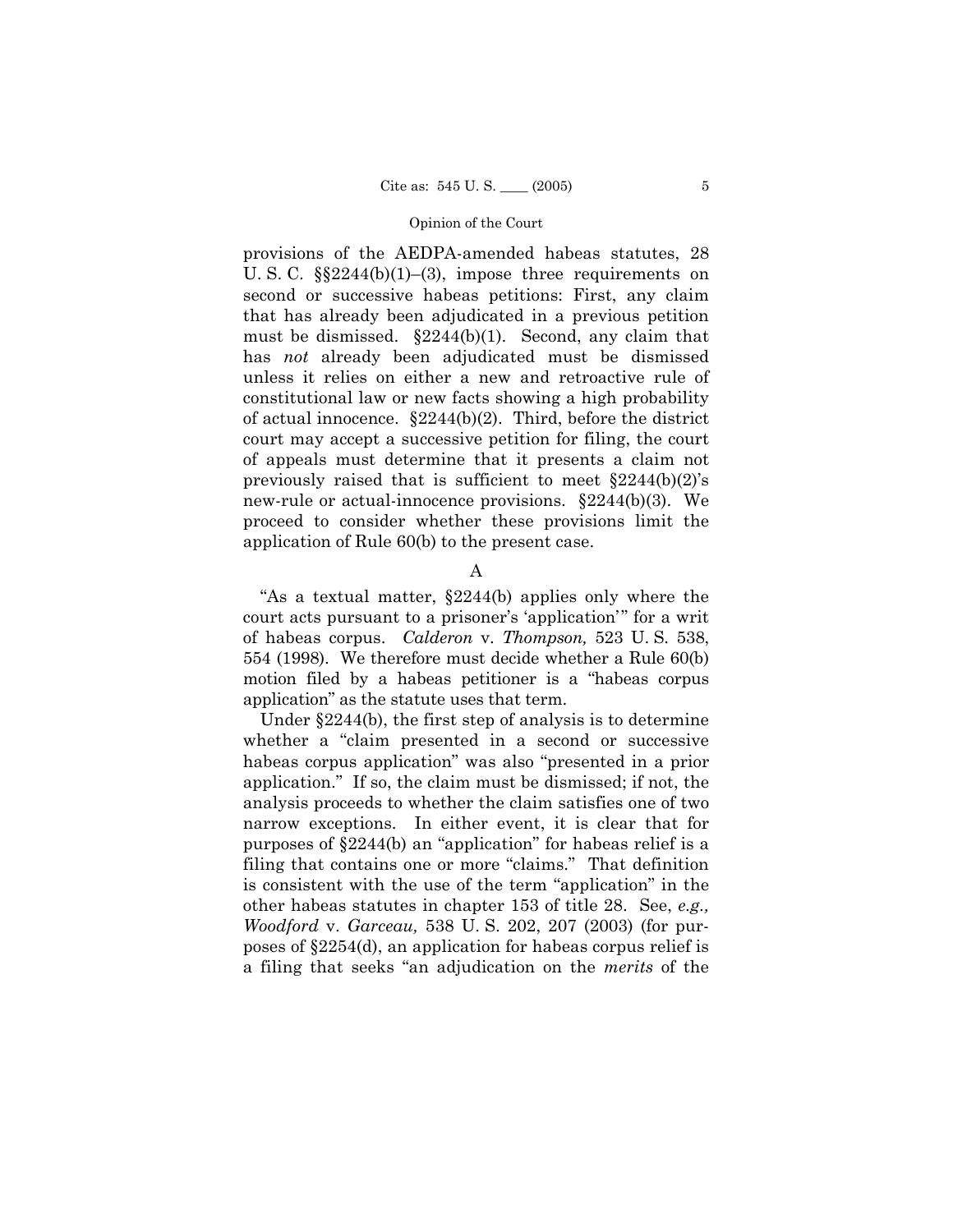#### Opinion of the Court

petitioner's claims"). These statutes, and our own decisions, make clear that a "claim" as used in  $§2244(b)$  is an asserted federal basis for relief from a state court's judgment of conviction.

 In some instances, a Rule 60(b) motion will contain one or more "claims." For example, it might straightforwardly assert that owing to "excusable neglect," Fed. Rule Civ. Proc.  $60(b)(1)$ , the movant's habeas petition had omitted a claim of constitutional error, and seek leave to present that claim. Cf. *Harris* v. *United States*, 367 F. 3d 74, 80– 81 (CA2 2004) (petitionerís Rule 60(b) motion sought relief from judgment because habeas counsel had failed to raise a Sixth Amendment claim). Similarly, a motion might seek leave to present "newly discovered evidence," Fed. Rule Civ. Proc. 60(b)(2), in support of a claim previously denied. *E.g., Rodwell* v. *Pepe,* 324 F. 3d 66, 69 (CA1 2003)*.* Or a motion might contend that a subsequent change in substantive law is a "reason justifying relief," Fed. Rule Civ. Proc. 60(b)(6), from the previous denial of a claim. *E.g., Dunlap* v. *Litscher*, 301 F. 3d 873, 876 (CA7 2002). Virtually every Court of Appeals to consider the question has held that such a pleading, although labeled a Rule 60(b) motion, is in substance a successive habeas petition and should be treated accordingly. *E.g., Rodwell, supra,* at 71–72; *Dunlap, supra,* at 876.

 We think those holdings are correct. A habeas petitioner's filing that seeks vindication of such a claim is, if not in substance a "habeas corpus application," at least similar enough that failing to subject it to the same requirements would be "inconsistent with" the statute. 28 U. S. C. ß2254 Rule 11. Using Rule 60(b) to present new claims for relief from a state court's judgment of conviction—even claims couched in the language of a true Rule  $60(b)$  motion—circumvents AEDPA's requirement that a new claim be dismissed unless it relies on either a new rule of constitutional law or newly discovered facts.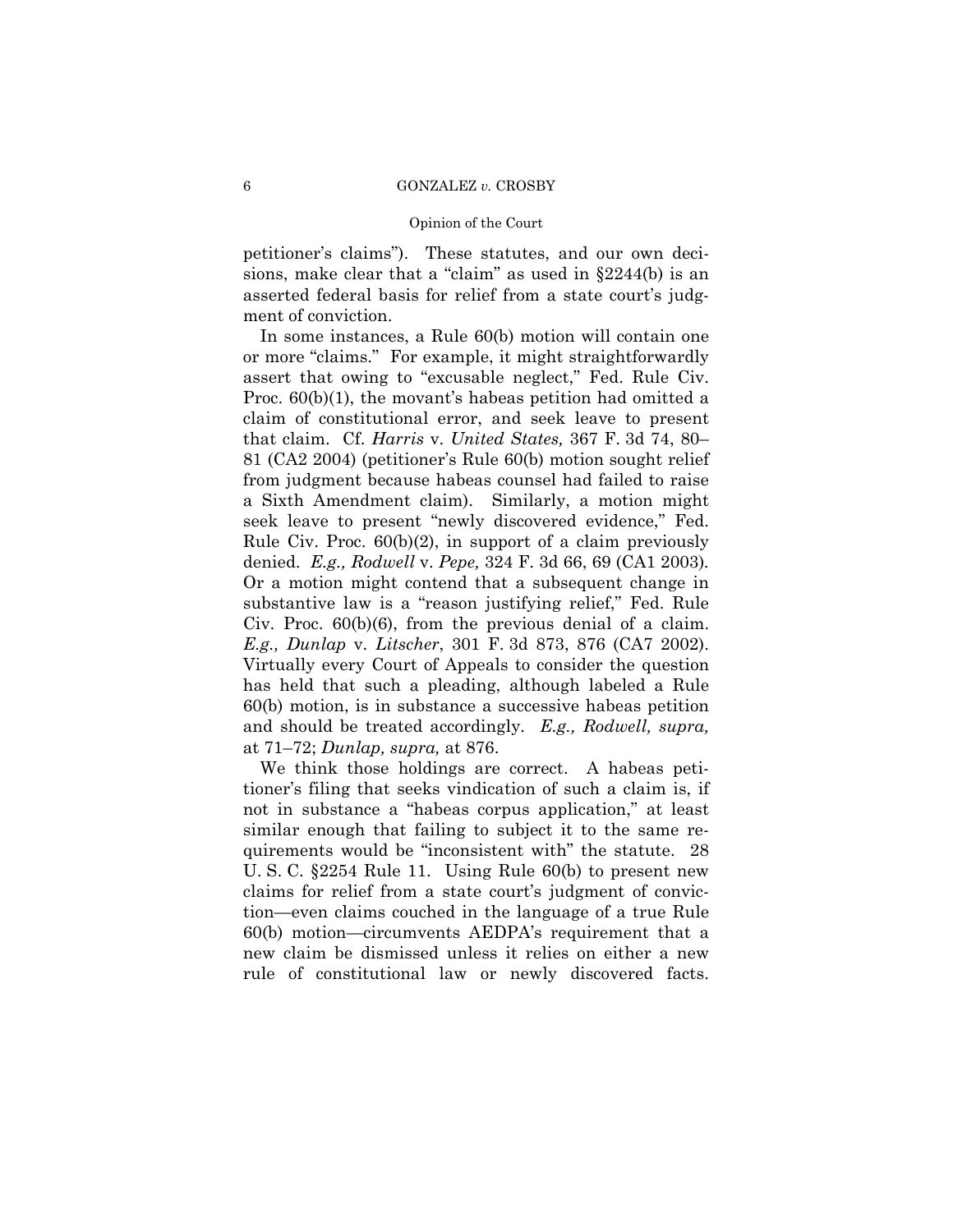$$2244(b)(2)$ . The same is true of a Rule  $60(b)(2)$  motion presenting new evidence in support of a claim already litigated: even assuming that reliance on a new factual predicate causes that motion to escape  $§2244(b)(1)$ 's prohibition of claims "presented in a prior application,"  $\S2244(b)(2)(B)$  requires a more convincing factual showing than does Rule 60(b). Likewise, a Rule 60(b) motion based on a purported change in the substantive law governing the claim could be used to circumvent  $§2244(b)(2)(A)$ <sup>'s</sup> dictate that the only new law on which a successive petition may rely is "a new rule of constitutional law, made retroactive to cases on collateral review by the Supreme Court, that was previously unavailable." In addition to the substantive conflict with AEDPA standards, in each of these three examples use of Rule 60(b) would impermissibly circumvent the requirement that a successive habeas petition be precertified by the court of appeals as falling within an exception to the successive-petition bar.  $§2244(b)(3).$ 

 In most cases, determining whether a Rule 60(b) motion advances one or more "claims" will be relatively simple. A motion that seeks to add a new ground for relief, as in *Harris, supra,* will of course qualify. A motion can also be said to bring a "claim" if it attacks the federal court's previous resolution of a claim *on the merits*,4 since alleging that the court erred in denying habeas relief on the merits is effectively indistinguishable from alleging that the

<sup>&</sup>lt;sup>4</sup>The term "on the merits" has multiple usages. See, *e.g.*, *Semtek Int'l Inc.* v. *Lockheed Martin Corp.*, 531 U. S. 497, 501-503 (2001). We refer here to a determination that there exist or do not exist grounds entitling a petitioner to habeas corpus relief under  $28$  U.S.C.  $\S$  $2254(a)$ and (d). When a movant asserts one of those grounds (or asserts that a previous ruling regarding one of those grounds was in error) he is making a habeas corpus claim. He is not doing so when he merely asserts that a previous ruling which precluded a merits determination was in error—for example, a denial for such reasons as failure to exhaust, procedural default, or statute-of-limitations bar.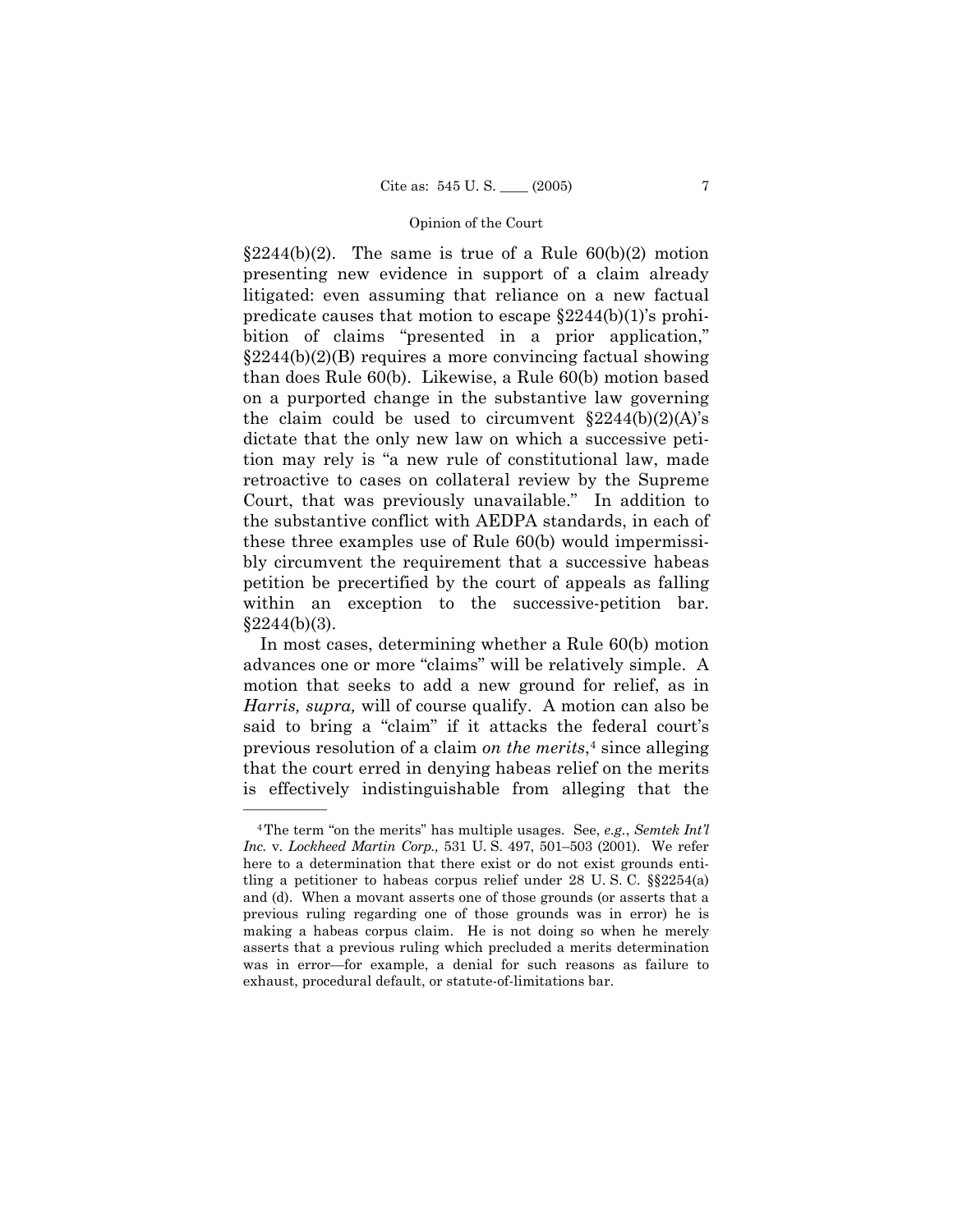#### Opinion of the Court

movant is, under the substantive provisions of the statutes, entitled to habeas relief. That is not the case, however, when a Rule 60(b) motion attacks, not the substance of the federal court's resolution of a claim on the merits, but some defect in the integrity of the federal habeas proceedings.5

B

When no "claim" is presented, there is no basis for contending that the Rule 60(b) motion should be treated like a habeas corpus application. If neither the motion itself nor the federal judgment from which it seeks relief substantively addresses federal grounds for setting aside the movant's state conviction, allowing the motion to proceed as denominated creates no inconsistency with the habeas statute or rules. Petitioner's motion in the present case, which alleges that the federal courts misapplied the federal statute of limitations set out in  $\S 2244(d)$ , fits this description.6

<sup>5</sup>Fraud on the federal habeas court is one example of such a defect. See generally *Rodriguez* v. *Mitchell,* 252 F. 3d 191, 199 (CA2 2001) (a witnessís allegedly fraudulent basis for refusing to appear at a federal habeas hearing "relate<sup>[d]</sup> to the integrity of the federal habeas proceeding, not to the integrity of the state criminal trialî). We note that an attack based on the movant's own conduct, or his habeas counsel's omissions, see, *e.g., supra,* at 6, ordinarily does not go to the integrity of the proceedings, but in effect asks for a second chance to have the merits determined favorably.<br><sup>6</sup>Petitioner notes that we held in *Slack* v. *McDaniel*, 529 U.S. 473

<sup>(2000),</sup> that when a petition is dismissed without prejudice as unexhausted, the refiled petition is not "successive." He argues that, by parity of reasoning, his Rule 60(b) motion challenging the District Court dismissal of his petition on statute-of-limitations grounds is not "successive." If this argument is correct, petitioner would be able to file not just a Rule 60(b) motion, but a full-blown habeas petition, without running afoul of ß2244(b). But see, *e.g., Murray* v. *Greiner,* 394 F. 3d 78, 81 (CA2 2005). We need not consider this contention, however, because we conclude that petitionerís Rule 60(b) motion is not subject to the limitations applicable to habeas petitions.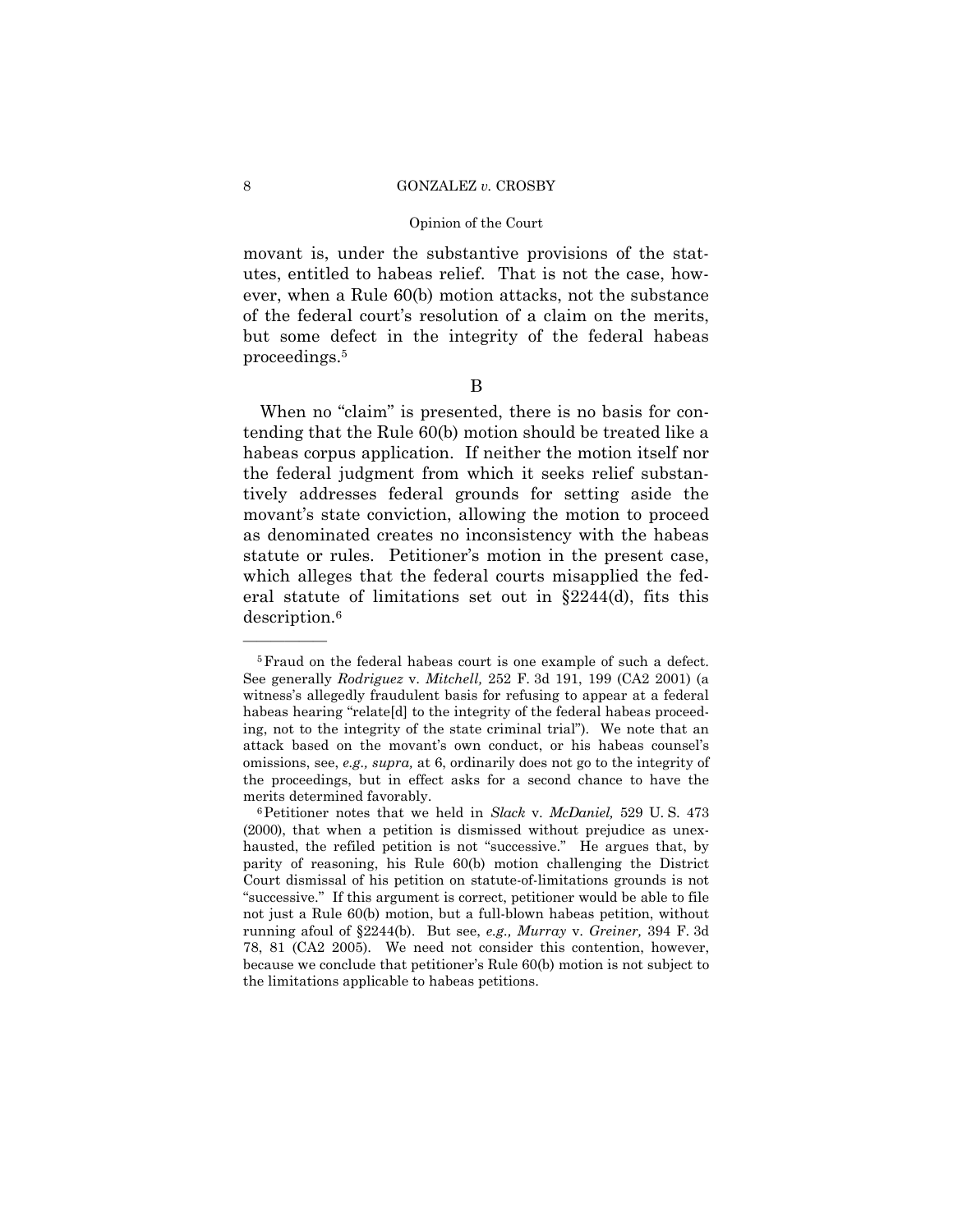Like the Court of Appeals, respondent relies heavily on our decision in *Calderon* v. *Thompson,* 523 U. S. 538  $(1998)$ . In that case we reversed the Ninth Circuit's decision to recall its mandate and reconsider the denial of Thompson's first federal habeas petition; the recall was, we held, an abuse of discretion because of its inconsistency with the policies embodied in AEDPA.  $Id.$ , at  $554-559$ . Analogizing an appellate court's recall of its mandate to a district court's grant of relief from judgment, the Eleventh Circuit thought that *Calderon*ís disposition applied to Rule 60(b). 366 F. 3d, at  $1272-1277$ . We think otherwise. To begin with, as the opinion said, compliance with the actual text of AEDPAís successive-petition provision was not at issue in *Calderon*—because the Court of Appeals considered only the claims and evidence presented in Thompson's first federal habeas petition. 523 U.S., at 554. *Calderon* did state, however, that "a prisoner's motion to recall the mandate *on the basis of the merits* of the underlying decision can be regarded as a second or successive application.î *Id.,* at 553 (emphasis added). But that is entirely consonant with the proposition that a Rule 60(b) motion that seeks to revisit the federal court's denial *on the merits* of a claim for relief should be treated as a successive habeas petition. The problem for respondent is that this case does not present a revisitation *of the merits.* The motion here, like some other Rule 60(b) motions in ß2254 cases, confines itself not only to the first federal habeas petition, but to a nonmerits aspect of the first federal habeas proceeding. Nothing in *Calderon* suggests that entertaining such a filing is "inconsistent with" AEDPA.

 Rule 60(b) has an unquestionably valid role to play in habeas cases. The Rule is often used to relieve parties from the effect of a default judgment mistakenly entered against them, *e.g., Klapprott,* 335 U. S., at 615 (opinion of Black, J.), a function as legitimate in habeas cases as in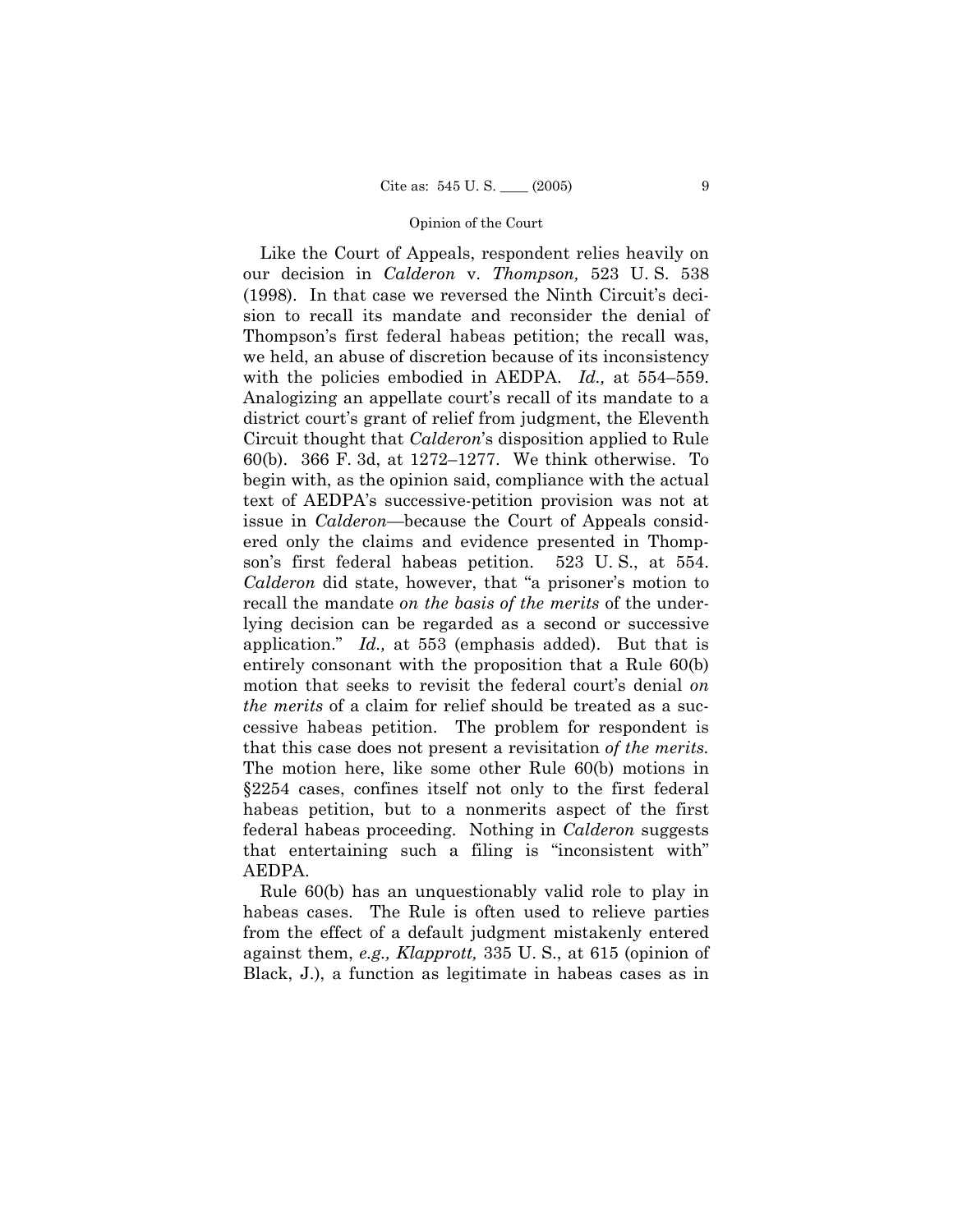#### Opinion of the Court

run-of-the-mine civil cases. The Rule also preserves partiesí opportunity to obtain vacatur of a judgment that is void for lack of subject-matter jurisdiction—a consideration just as valid in habeas cases as in any other, since absence of jurisdiction altogether deprives a federal court of the power to adjudicate the rights of the parties. *Steel Co.* v. *Citizens for Better Environment,* 523 U. S. 83, 94, 101 (1998). In some instances, we may note, it is the State, not the habeas petitioner, that seeks to use Rule 60(b), to reopen a habeas judgment *granting* the writ. See, *e.g., Ritter* v. *Smith,* 811 F. 2d 1398, 1400 (CA11 1987).

 Moreover, several characteristics of a Rule 60(b) motion limit the friction between the Rule and the successivepetition prohibitions of AEDPA, ensuring that our harmonization of the two will not expose federal courts to an avalanche of frivolous postjudgment motions. First, Rule 60(b) contains its own limitations, such as the requirement that the motion "be made within a reasonable time" and the more specific 1-year deadline for asserting three of the most open-ended grounds of relief (excusable neglect, newly discovered evidence, and fraud). Second, our cases have required a movant seeking relief under Rule 60(b)(6) to show "extraordinary circumstances" justifying the reopening of a final judgment. *Ackermann* v. *United States,* 340 U. S. 193, 199 (1950); accord, *id.,* at 202; *Liljeberg,* 486 U. S., at 864; *id.,* at 873 (REHNQUIST, C. J., dissenting) ("This very strict interpretation of Rule  $60(b)$  is essential if the finality of judgments is to be preserved". Such circumstances will rarely occur in the habeas context. Third, Rule 60(b) proceedings are subject to only limited and deferential appellate review. *Browder* v. *Director, Dept. of Corrections of Ill.,* 434 U. S. 257, 263, n. 7 (1978). Many Courts of Appeals have construed 28 U. S. C. ß2253 to impose an additional limitation on appellate review by requiring a habeas petitioner to obtain a COA as a pre-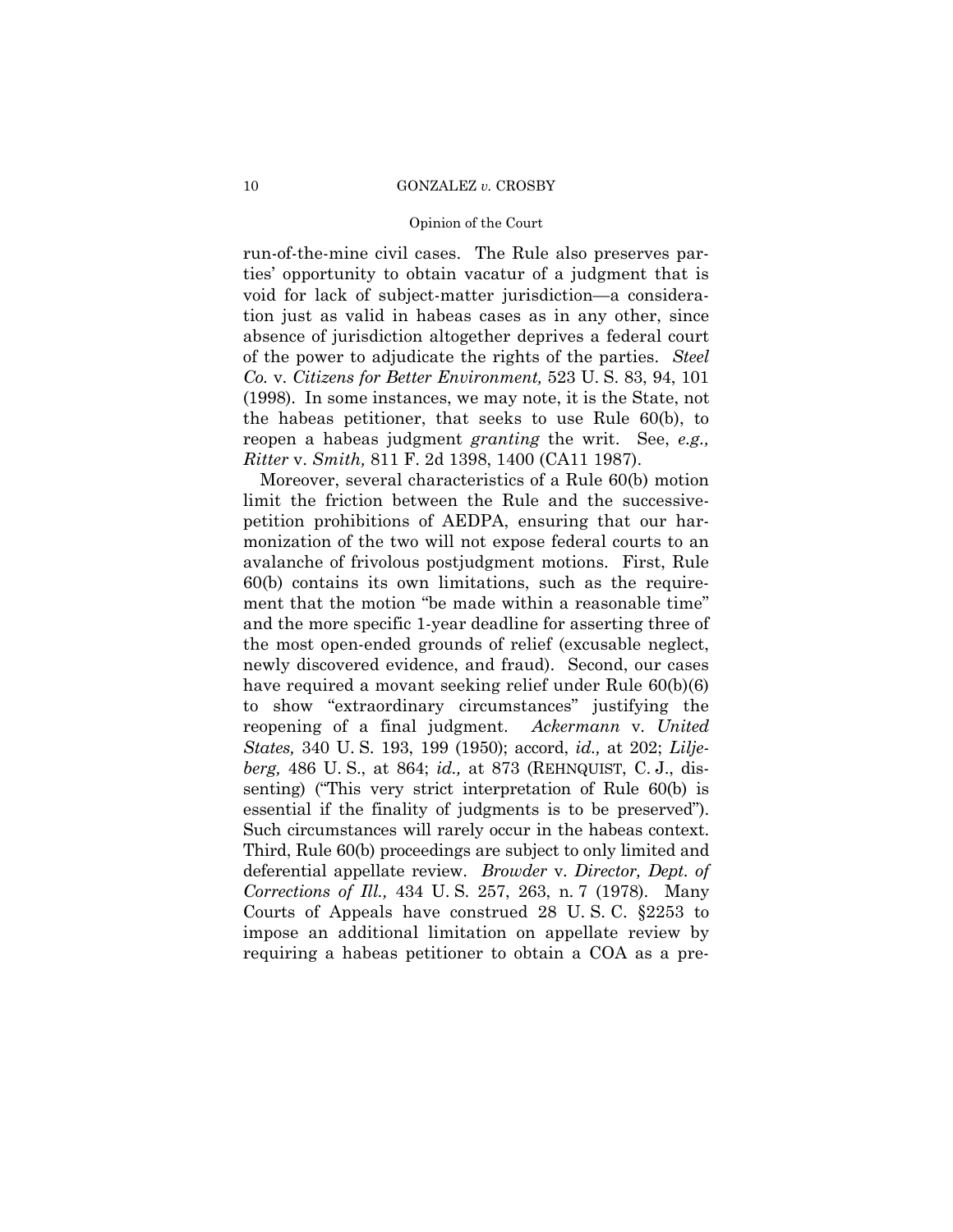requisite to appealing the denial of a Rule 60(b) motion.7

Because petitioner's Rule 60(b) motion challenges only the District Courtís previous ruling on the AEDPA statute of limitations, it is not the equivalent of a successive habeas petition. The Eleventh Circuit therefore erred in holding that petitioner did not qualify even to seek Rule 60(b) relief.

## III

Although the Eleventh Circuit's reasoning is inconsistent with our holding today, we nonetheless affirm its denial of petitioner's Rule 60(b) motion.

Petitioner's only ground for reopening the judgment denying his first federal habeas petition is that our decision in *Artuz* showed the error of the District Court's statute-of-limitations ruling. We assume for present purposes that the District Court's ruling was incorrect.<sup>8</sup> As we noted above, however, relief under Rule  $60(b)(6)$  the only subsection petitioner invokes—requires a showing of "extraordinary circumstances." Petitioner contends that *Artuz*ís change in the interpretation of the AEDPA

<sup>7</sup>See *Reid* v. *Angelone,* 369 F. 3d 363, 369, n. 2 (CA4 2004) (citing cases); 366 F. 3d 1253, 1263 (CA11 2004) (case below); cf. *Langford* v. *Day,* 134 F. 3d 1381, 1382 (CA9 1998) (before AEDPA, a certificate of probable cause was a prerequisite to appealing the denial of a 60(b) motion in a habeas case); *Reid, supra,* at 368 (same). But see *Dunn* v. *Cockrell,* 302 F. 3d 491, 492 (CA5 2002); 366 F. 3d, at 1298-1300 (Tjoflat, J., specially concurring in part and dissenting in part). Although we do not decide in this case whether this construction of ß2253 is correct (the Eleventh Circuit granted petitioner a COA), the COA requirement appears to be a more plausible and effective screening requirement, with sounder basis in the statute, than the near-absolute bar imposed here by the Court of Appeals.<br><sup>8</sup>Although respondent contends that petitioner's motion for state

postconviction relief was untimely, and that the District Court's denial of statutory tolling was therefore correct under *Pace* v. *DiGuglielmo,* 544 U. S. \_\_ (2005), the Florida courts made no reference to untimeliness in dismissing petitioner's motion.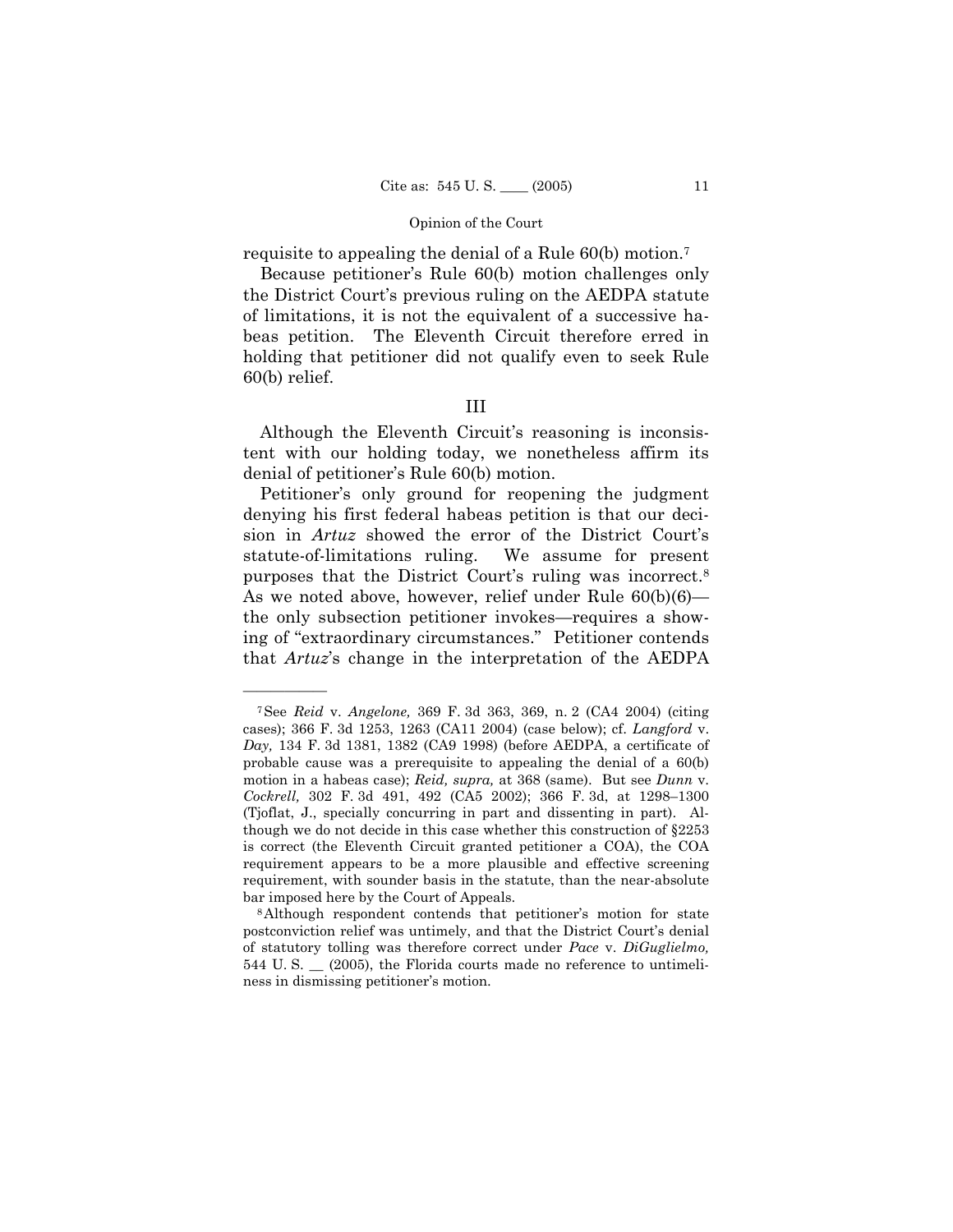#### Opinion of the Court

statute of limitations meets this description. We do not agree. The District Court's interpretation was by all appearances correct under the Eleventh Circuit's thenprevailing interpretation of 28 U.S.C.  $\S 2244(d)(2)$ . It is hardly extraordinary that subsequently, after petitioner's case was no longer pending, this Court arrived at a different interpretation. Although our constructions of federal statutes customarily apply to all cases then pending on direct review, see, *e.g., Harper* v. *Virginia Dept. of Taxation,* 509 U. S. 86, 97 (1993), not every interpretation of the federal statutes setting forth the requirements for habeas provides cause for reopening cases long since final.9 If *Artuz* justified reopening long-ago dismissals based on a lower court's unduly parsimonious interpretation of ß2244(d)(2), then *Pace* v. *DiGuglielmo,* 544 U. S. \_\_ (2005), would justify reopening long-ago grants of habeas relief based on a lower court's unduly *generous* interpretation of the same tolling provision.

 The change in the law worked by *Artuz* is all the less extraordinary in petitioner's case, because of his lack of diligence in pursuing review of the statute-of-limitations issue. At the time *Artuz* was decided, petitioner had abandoned any attempt to seek review of the District Court's decision on this statute-of-limitations issue. Although the District Court relied on Eleventh Circuit precedent holding that a state postconviction application is not "properly filed" if it is procedurally defaulted, and although that precedent was at odds with the rule in several other Circuits, petitioner neither raised that issue in his application for a COA, nor filed a petition for rehearing of the Eleventh Circuit's denial of a COA, nor

<sup>9</sup>A change in the interpretation of a *substantive* statute may have consequences for cases that have already reached final judgment, particularly in the criminal context. See *Bousley* v. *United States,* 523 U. S. 614, 619-621 (1998); cf. *Fiore* v. *White*, 531 U. S. 225, 228-229 (2001) *(per curiam)*.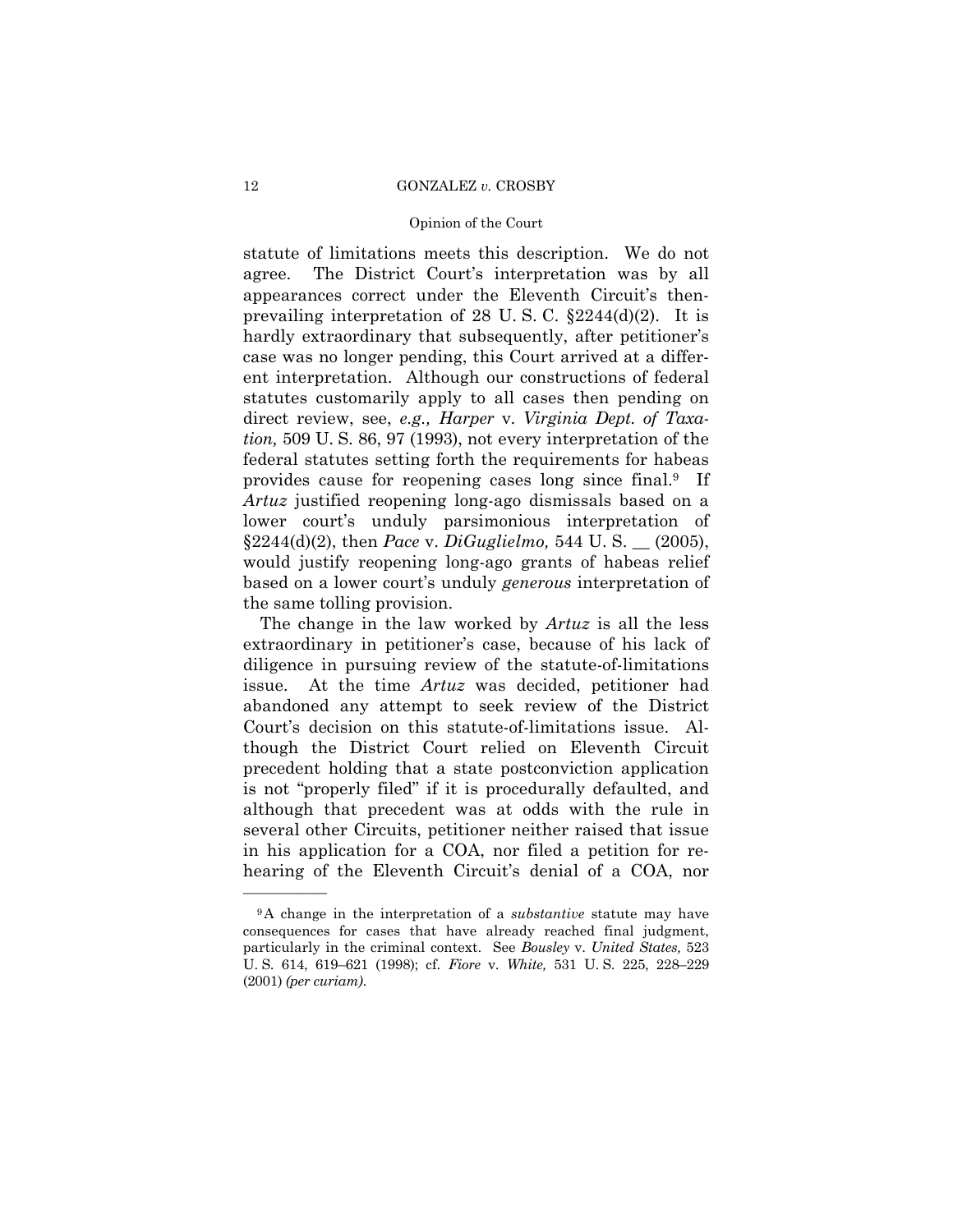sought certiorari review of that denial.<sup>10</sup> This lack of diligence confirms that *Artuz* is not an extraordinary circumstance justifying relief from the judgment in petitioner's case. Indeed, in one of the cases in which we explained Rule  $60(b)(6)$ 's extraordinary-circumstances requirement, the movant had failed to appeal an adverse ruling by the District Court, whereas another party to the same judgment had appealed and won reversal. *Ackermann,* 340 U. S., at 195. Some years later, the petitioner sought Rule 60(b) relief, which the District Court denied. We affirmed the denial of Rule 60(b) relief, noting that the movant's decision not to appeal had been free and voluntary, although the favorable ruling in the companion case made it appear mistaken in hindsight. See *id.,* at 198.

 Under the Rule 60(b) standards that properly govern petitioner's motion, the District Court was correct to deny relief.

\* \* \*

We hold that a Rule  $60(b)(6)$  motion in a  $\S 2254$  case is not to be treated as a successive habeas petition if it does not assert, or reassert, claims of error in the movant's state conviction. A motion that, like petitioner's, challenges only the District Court's failure to reach the merits does not warrant such treatment, and can therefore be

<sup>10</sup>We granted review to resolve the conflict over the interpretation of "properly filed" on April 17, 2000, only eight days after the Eleventh Circuit denied petitioner a COA and well within the 90-day period in which petitioner could have sought certiorari. *Artuz* v. *Bennett,* 529 U. S. 1065. Whether or not petitioner was aware that the issue was pending before us*,* see *post*, at 7, n. 7 (STEVENS, J., dissenting), it is indisputable that had he but filed a petition raising the statute-oflimitations argument he now advances, we would surely have granted him the reconsideration in light of *Artuz* that he later sought in his Rule 60(b) motion. See, *e.g.*, *Brown* v. *Moore,* 532 U. S. 968 (2001) (granting a *pro se* petition for certiorari, vacating the Eleventh Circuit's judgment denying a COA, and remanding for reconsideration in light of *Artuz*).